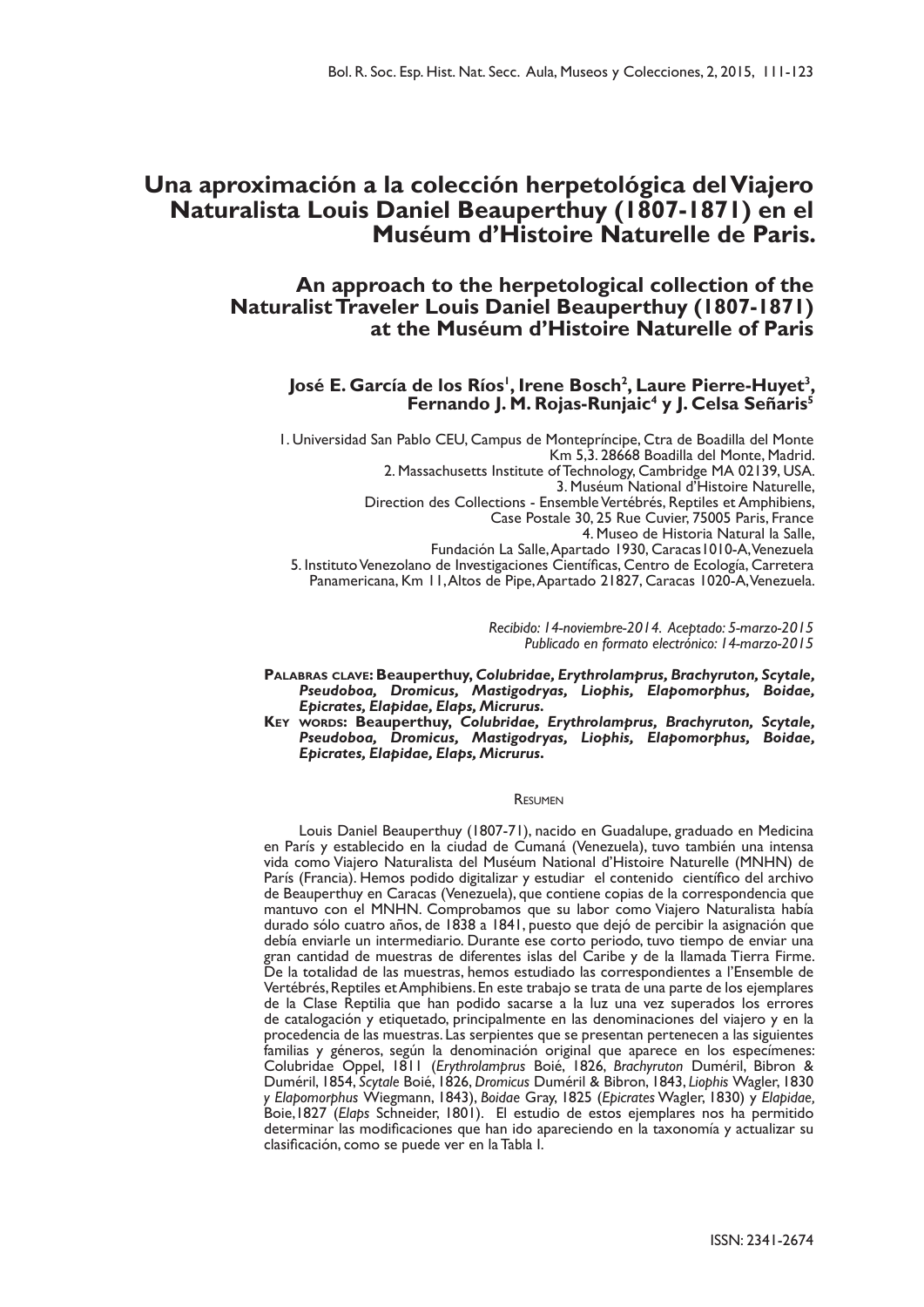#### **ABSTRACT**

Louis-Daniel Beauperthuy (1807-1871) was a naturalist researcher and a medical doctor born on the Island of Guadalupe (French Antilles) who graduated from the Medical School in Paris. He established himself with his family in the city of Cumaná, in eastern Venezuela, where he led an intense life as a Naturalist Traveller of the Muséum National d'Histoire Naturelle (MNHN) in Paris, France and as a medical doctor from Venezuela and France. In 1853, during a Yellow Fever epidemic in Cumaná, Beauperthuy proposed the connection between mosquitos and the spread of the diseases, including fevers like Yellow Fever and malaria. Known at the time as recurrent and persistent fevers, Beauperthuy proposed that insects were the responsible intermediate for the transmission of the disease. According to Beauperthuy, the domestic mosquito, currently known as *Aedes aegypti,* was transmiting disease to humans by the bite and perforation of the skin and into the blood stream (published in the *Gaceta de Cumaná* in 1854). This was almost fifty years before the experimental confirmation was carried out by the U.S. Yellow Fever Commission, conducted by Jesse Lazear in 1900, and before Carlos Finlay in Cuba proposed in 1881 that mosquitoes were the vectors of the Yellow Fever. Among other observations of Beauperthuy were those relating to Cholera and Leprosy. In 1853, after a large magnitude earthquake, a cholera epidemic occurred in the city of Cumaná, Venezuela where Beauperthuy was working as a medical doctor. In some of the documents reviewed on this topic, we noted that Beauperthuy described the presence of microscopic 'tape worms' in the fluids form patients sickened after the earthquake. He observed in patients' stools a great number of vibrios using the most powerful lens in his microscope. These observations were published in the *Gaceta Oficial de Cumaná* (1854) almost simultaneously with Pacini in Italy. These findings and other observations were published later in the *Comptes Rendus des Séances de l'Académie des Sciences* of Paris. The original instrument and the lenses he utilized are currently in the custody of the Instituto Venezolano de Investigaciones Científicas in Venezuela.

For Leprosy, Beauperthuy devoted his interest in the last years of his scientific life. He hospitalized patients and proposed treatments for the cure of ulcers and lepromas. His treatment was a great success in the Caribbean, reaching the British Guyana authorities, who hired him to build and direct one of the first Leprosy hospitals in the Americas located on the Island of Kaow, on the Mazaruni River. Unfortunately, Beauperthuy died only six months after the initiation of the project, in 1871, and his writings and research, still incomplete, were left in the custody of his brother.

We were able to digitize and analyze the scientific portions of the Beauperthuy family archive kept in Venezuela. This archive contains the correspondence maintained between Beauperthuy and the MNHN, addressed to Mr. Flourens, Professor of Physiology, as well as others generically addressed to as the Professors of the Museum. The correspondence details the shipments of specimens from the collections. Even before his work at the MNHN, he was able to send collections. In 1837, he sent a variety of insects (Coleoptera, Lepidoptera, Orthoptera, Hemiptera), and asked the MNHN to secure funding for further collections. On March 20th, 1838 he received an allocation of 2000 Francs for the first year and 6000 Francs for each of the next two years. He was given instructions on collecting specimens of plants, animals and minerals. The goal was to travel throughout the different provinces of Venezuela, through the Caribbean islands and in the surrounding parts of South America so as to collect samples in these three regions representing the different branches of the local natural history. He worked for the MNHN between 1838 and 1841, but due to irresponsible intermediaries in Europe, who apparently misused the funds assigned to him, his work ended. During this short period of time, he was able to classify, catalogue and ship a large number of samples from different Caribbean islands and from the mainland Venezuela (Tierra Firme or Gran Colombia), which are available at present time in that Museum.

Of the total samples available at the MNHN, we have studied those corresponding to the Ensemble de Vertébrés, Reptiles et Amphibiens. The present paper describes the partial characterization of the Class Reptilia. We reviewed and corrected labeling errors in the catalogues, mainly in reference to the spelling of the last name and the origin of the samples. The snakes described here belong to the following families and genera, and according to the original names assigned: Colubridae Oppel, 1811 (*Erythrolamprus* Boié, 1826, *Brachyruton* Duméril, Bibron & Duméril, 1854, *Scytale* Boié, 1826, *Dromicus* Duméril & Bibron, 1843, *Liophis* Wagler, 1830 and *Elapomorphus* Wiegmann, 1843), *Boidae* Gray, 1825 (*Epicrates* Wagler, 1830) and *Elapidae* Boie, 1827 (*Elaps Schneider*, 1801). The present study of vertebrates allowed us to determine the temporal changes in the taxonomy of such species, and to update their classification.

#### 1. Introducción

Louis Daniel Beauperthuy (1807-71), médico e investigador de origen francés, nació en la isla de Guadalupe (Francia), realizó sus estudios secundarios,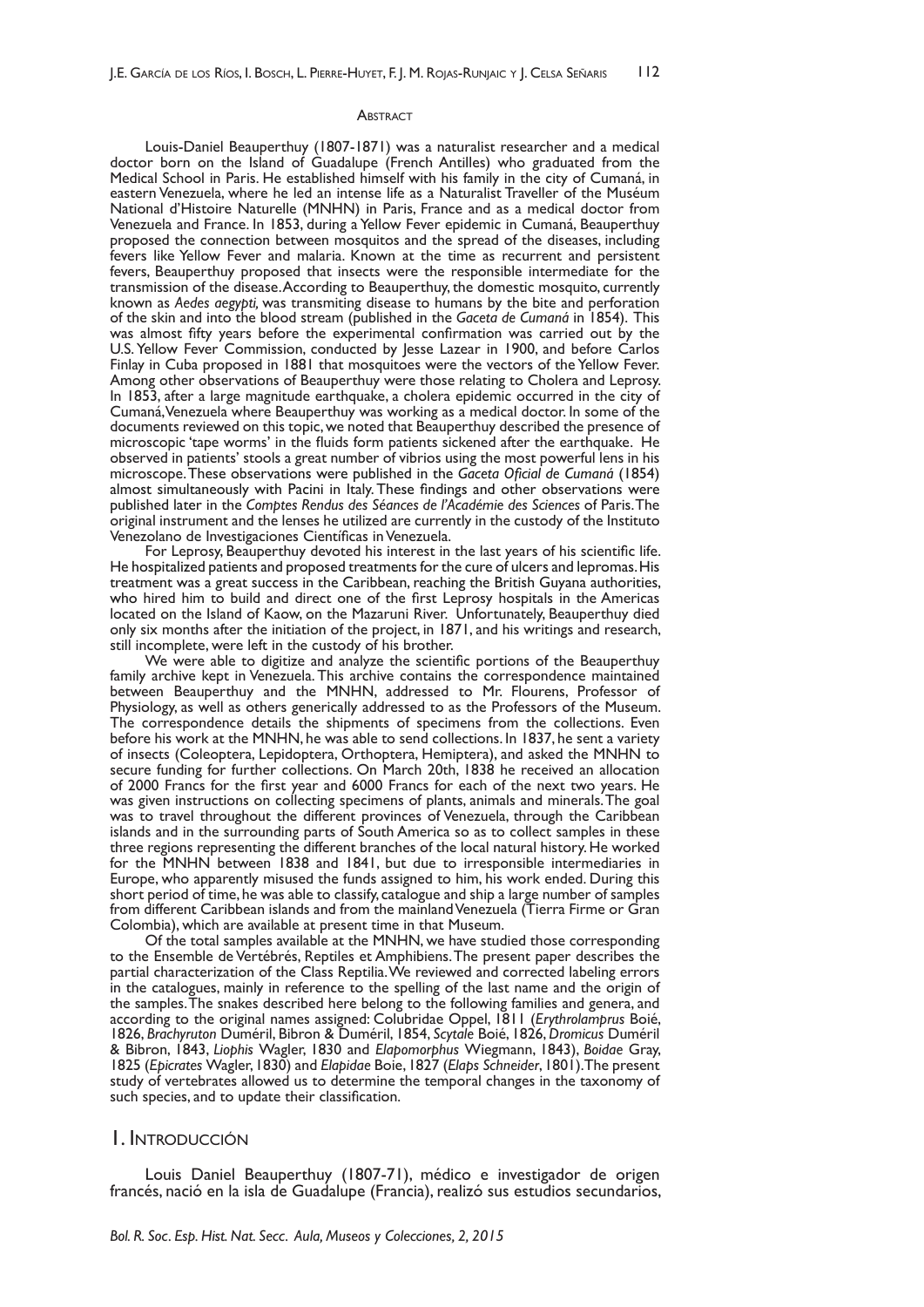la carrera de medicina y su doctorado en París. Tras viajar por el noreste de la actual Venezuela, se estableció como médico en Cumaná, capital de la provincia homónima (ahora estado Sucre) en la denominada Tierra Firme. Entre sus descubrimientos, destaca el establecer la teoría de transmisión insectil de la fiebre amarilla por la picadura del mosquito vector, ahora conocido como *Aedes aegypti*, casi cincuenta años antes de los experimentos de la comisión norteamericana (*U.S. Yellow Fever Commission*, REED *et al., 1*900), dirigida por Lazear, y antes que Carlos Finlay (Finlay, 1881) en Cuba. El descubrimiento lo publicó Beauperthuy en la *Gaceta Oficial de Cumaná*, número 57 de 1854, un medio de difusión local, por lo que su repercusión fue mínima. A falta de ejemplares de la citada *Gaceta*, el papel de los mosquitos como vectores de la fiebre amarilla se explica en una breve carta de 1856 en *Comptes Rendus des Séances de l'Académie des Sciences de Paris* (Beauperthuy, 1856). Veinte años después de la muerte de Beauperthuy, su hermano Philippe, edita una parte de sus escritos, donde, entre otros temas, trata la transmisión de la fiebre amarilla (Beauperthuy, 1891).

En algunos de los documentos del archivo de Beauperthuy, hemos podido comprobar que, a pesar de su relativo aislamiento del resto de la comunidad científica, durante una epidemia de cólera, Beauperthuy, empleando las lentes más potentes de su microscopio, fue capaz de describir los vibriones coléricos (vibrios o tenias microscópicas, según sus palabras) en las excreciones de sus pacientes de cólera. Estas observaciones, fueron publicadas primero en la *Gaceta Oficial de Cumaná*, de forma prácticamente simultánea al mismo descubrimiento hecho por Filippo Pacini en Europa (Pacini, 1854). Beauperthuy lo publicaría más tarde en *Comptes Rendus des Séances de l'Académie des Sciences* de Paris (Beauperthuy, 1856).

Entre los trabajos divulgados por Beauperthuy, destacan los que dedicó al tratamiento de la lepra, hospitalizando a los pacientes y curando sus lepromas y úlceras. El prestigio que alcanzó en este campo le llevó a la esfera internacional, con gran éxito en el Caribe. Las autoridades británicas de la región le invitaron a diseñar y dirigir un centro hospitalario para tratamiento de la lepra, el leprocomio de la isla de Kaow, en el río Mazaruni, en la Guayana Británica. Por desgracia, Beauperthuy falleció sólo seis meses después de iniciar el proyecto, el dos de septiembre de 1871.

Las actividades y descubrimientos relacionados con las enfermedades infecciosas, desarrollados durante su vida como médico, han sido difundidas desde la segunda mitad del siglo XX, principalmente por su bisnieta, Rosario Beauperthuy (sirvan como muestra sus publicaciones: BEAUPERTHUY, R. 1964; 1989, por citar algunas representativas). Muy pocas revistas científicas internacionales han publicado sus ideas y descubrimientos, salvo algunas relativamente recientes (Silva, 1990; Godoy & Tarradath, 2010).

Beauperthuy tuvo también una corta, aunque intensa vida como Viajero Naturalista del Muséum National d'Histoire Naturelle (en adelante, MNHN) de París. Hemos podido digitalizar y estudiar la parte científica del archivo personal de Beauperthuy en Venezuela. Este archivo contiene copias de la correspondencia que mantuvo Beauperthuy con el MNHN, dirigida, tanto personalmente a M. Flourens, profesor de Fisiología, como, genéricamente, a los profesores del museo, donde detalla los envíos de todo tipo de muestras de la naturaleza. Ya antes de trabajar formalmente para el MNHN, en 1837 envió una serie de insectos (Coleoptera, Lepidoptera, Orthoptera, Hemiptera, entre otros), mientras ofrecía sus servicios al Museo, el 20 de marzo de 1838 fue nombrado oficialmente Viajero Naturalista, con una asignación presupuestaria de 2.000 francos para ese primer año y de 6.000 para cada uno de los dos siguientes. La labor a desarrollar que le encargan es recorrer las diversas provincias del Estado de Venezuela y las islas vecinas de esta parte de la América Meridional, recolectando en esas regiones muestras pertenecientes a diferentes ramas de la Historia Natural. Es en la correspondencia sobre la distribución de fondos donde se puede comprobar que su labor como Viajero Naturalista había durado sólo cuatro años, de 1838 a 1841, puesto que dejó de percibir la asignación que debía enviarle un intermediario de El Havre. Durante ese breve periodo, tuvo tiempo de enviar una enorme cantidad de muestras biológicas y geológicas de diferentes islas del Caribe y de la llamada Tierra Firme venezolana. De la totalidad de las muestras enviadas por Beauperthuy al MNHN hemos estudiado la correspondiente a *l'Ensemble de Vertébrés, Reptiles et Amphibiens*. En este trabajo se trata de una parte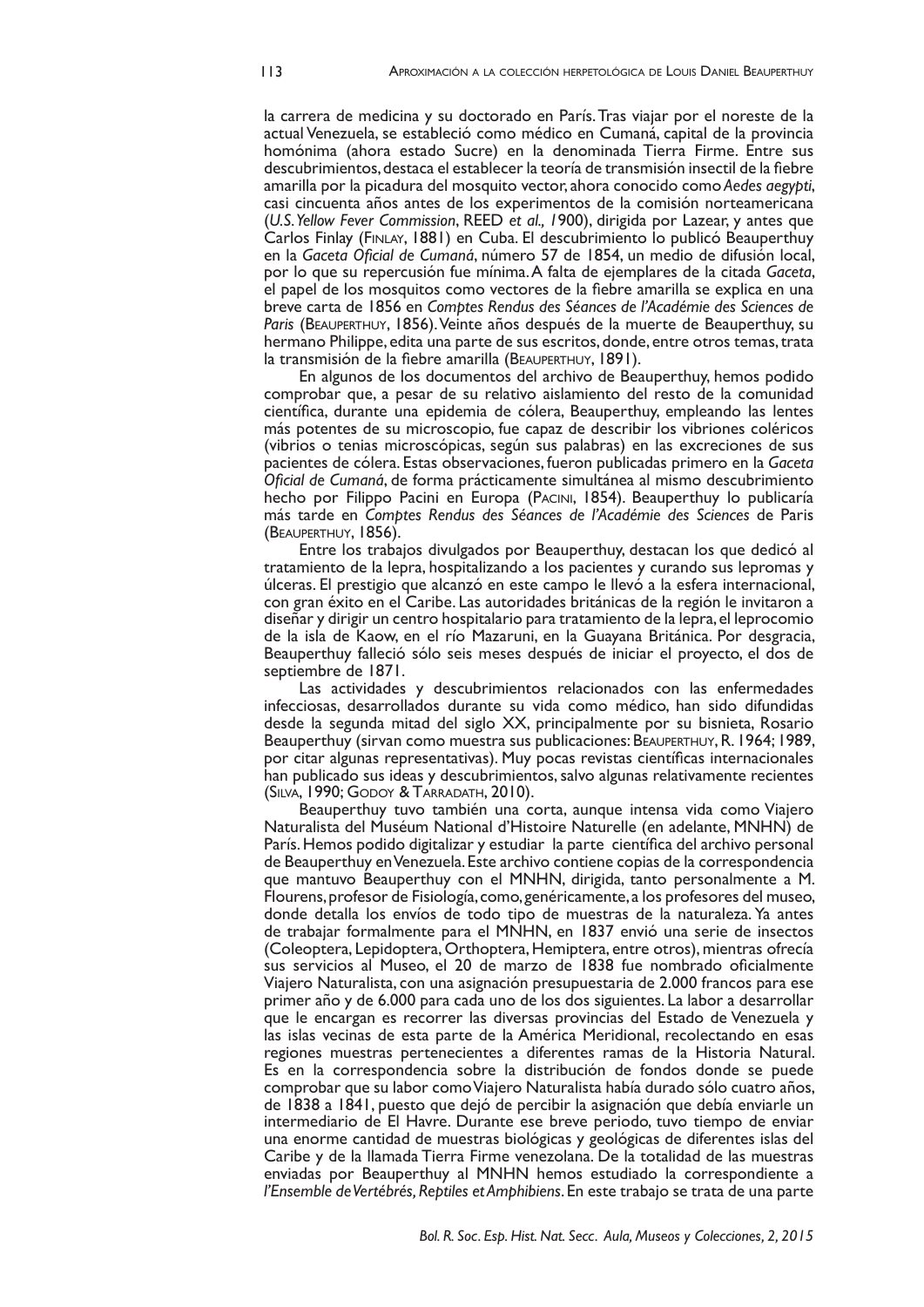de los ejemplares de la Clase Reptilia que han podido sacarse a la luz una vez superados algunos errores de catalogación y etiquetado, principalmente en las denominaciones del viajero naturalista Beauperthuy y en la procedencia de las muestras. Las serpientes que se presentan pertenecen a las siguientes familias y géneros, según la denominación original que aparece en los especímenes: Familia Colubridae Oppel, 1811 (*Erythrolamprus* Boié, 1826, *Brachyruton* Duméril, Bibron & Duméril*,* 1854, *Scytale* Boié*,* 1826, *Dromicus* Duméril & Bibron, 1843*, Liophis* Wagler, 1830 y *Elapomorphus* Wiegmann, 1843), *Boidae* Gray, 1825 (*Epicrates* Wagler, 1830) y *Elapidae* Boie, 1827 (*Elaps* Schneider, 1801).

Adicionalmente buscamos los documentos originales que pudieran encontrarse en Francia, en los archivos del MNHN, pero sólo encontramos, en algunos casos, las relaciones de las muestras enviadas que aparecían en los catálogos de las diferentes colecciones. Investigando en los Archivos Nacionales de Francia, localizamos importantes documentos, algunos de ellos ya conocidos por su archivo personal: distribución de fondos y expedientes de los Viajeros Naturalistas del Museo en el siglo XIX y el expediente personal de L. D. Beauperthuy. En la correspondencia consultada relata su expedición de la isla de Guadalupe al río Guarapiche y a Maturín, en el actual estado Monagas, Venezuela (antiguamente también integrado en la provincia de Cumaná). Beauperthuy va describiendo, en algunos casos, como va obteniendo los especímenes. Así, por ejemplo, relaciona los peces comprados a los indios Guaraúnos, más conocidos como Warao: "120 libras de los especímenes siguientes, conservados en ron y listos para enviar al Museo…". Podríamos seguir relacionando todo tipo de seres vivos, incluyendo plantas, aves, serpientes, mamíferos, en diferentes condiciones (fijados en alcohol, fijados en ron, vivos, plantas secas, fósiles), hasta muestras humanas, como un fragmento de piel humana de un indio chaima de siete años, muerto de disentería o una cabeza de una mujer de sesenta años, muerta de tuberculosis (Beauperthuy, 1838).

De la totalidad de las muestras biológicas enviadas por Beauperthuy al MNHN sólo hemos podido acceder a una minoría, por diversas razones logísticas y de tiempo. Desconocemos el porcentaje de esta minoría, puesto que faltan por estudiar las colecciones de otros muchos organismos, como las de mamíferos, peces, aves, plantas, etc. La colección que mejor hemos podido acceder ha sido *l'Ensemble de Vertébrés, Reptiles et Amphibiens*, de la cual, treinta y una muestras de reptiles y anfibios han podido ser estudiadas, relacionadas y fotografiadas. Algunas de estas muestras, posiblemente hayan salido de sus contenedores por vez primera desde que llegaron a París, para ser fotografiadas y relacionadas en este trabajo. Esa era la conclusión que sacábamos de su embalaje, su etiquetado y su fuerte olor a ron, teniendo en cuenta que a los ejemplares que se sacan para su estudio o préstamo, se les añade nueva etiqueta y se les pone en nuevo etanol, eliminando el antiguo conservante. Otros ejemplares se han mantenido disecados en la colección permanente, como el caso del caimán de anteojos, *Caiman crocodilus* (Linnaeus, 1758), conocido en Venezuela como babo. Existe la posibilidad que algunos de los especímenes en exhibición correspondan a los envíos de Beauperthuy, como una pareja de morrocoyes, denominación vernácula venezolana para las tortugas de la especie *Chelonoidis carbonaria* (Spix, 1824).

### 2. MATERIAL Y MÉTODOS

#### 2.1. *El archivo personal y familiar de Beauperthuy*

La metodología ha comprendido, principalmente, el análisis, inventario, digitalización y reinstalación de la documentación existente en el archivo personal de la familia Beauperthuy. El fondo documental, al haber estado en manos, exclusivamente, de la familia desde el siglo XIX y, como tal, tiene unas peculiaridades muy especiales:

Es un fondo que cuenta, según los documentos, con más de 180 años. Se trata de documentación original de temática muy variada, que estuvo durante años en la casa de la familia en Cumaná, localidad con temperatura y humedad elevadas. Actualmente se encuentra custodiado por la familia en Caracas (Venezuela). La antigüedad y el trato recibido hace que se trate de un fondo muy frágil y delicado,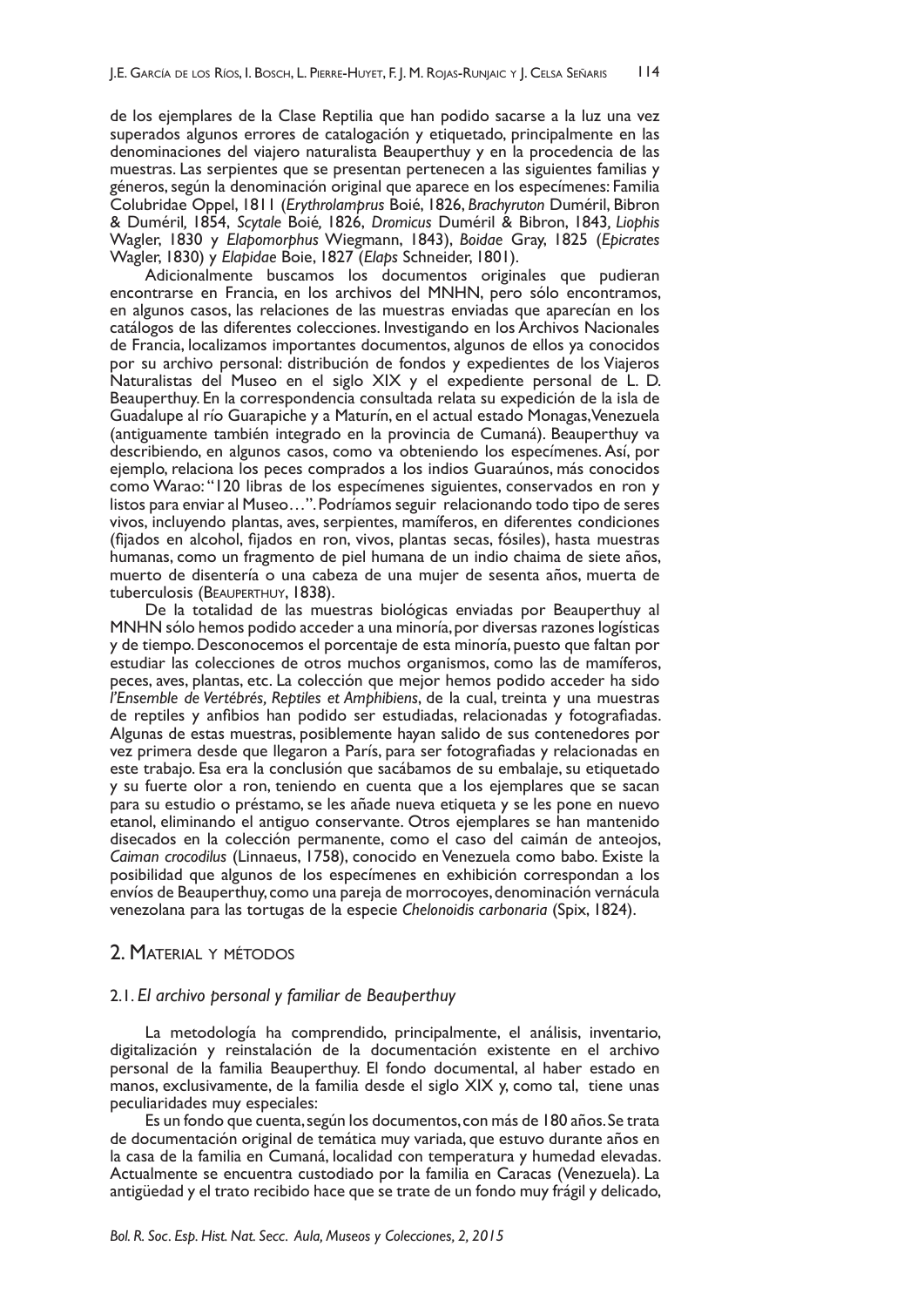por tanto el tratamiento archivistico ha debido ser muy especial. Este hecho es crítico y ha condicionado la ralentización del trabajo.

### 2.2. *Inventario y digitalización del archivo*

Los datos de cada documento fueron digitalizados y volcados en una base de datos diseñada ex profeso según las normas ISO, describiendo los campos imprescindibles para la comprensión de todo el material y para su clasificación posterior. En la signatura se especificó el número de legajo, número carpeta y número del documento, de la siguiente forma: (Archivo Beauperthuy) ABeauperthuy/01/01/001. Para este trabajo se seleccionaron los documentos relacionados con los envíos al Museo de París.

### 2.3. *Otra documentación original*

Para la localización de los ejemplares se consultaron los catálogos de las colecciones del MNHN, tras lo cual pudimos acceder a los especímenes.

Para precisar sobre la distribución geográfica de las especies se consultaron los catálogos de las colecciones del Museo de Historia Natural la Salle de Caracas, Venezuela.

## 3. Resultados

En el MNHN encontramos dieciocho especies de la colección herpetológica enviada por Beauperthuy, que figuraba en los catálogos y etiquetas como Bauperthuis o Beauperthuis. Todos ellos han sido incluidos en varios capítulos de diferentes tomos de la obra de referencia herpetológica en lengua francesa de la época, la Erpétologie Génerale ou Historie Naturelle complète des Reptiles, de Duméril, Bibron y Duméril. Los nueve tomos de la citada obra fueron publicados entre 1834 y 1854.

A continuación relacionamos los especímenes de la colección de herpetología enviados por Beauperthuy al MNHN, en el tiempo que actuó como viajero naturalista, y cuyos ejemplares hemos podido estudiar. Es posible que haya más ejemplares no localizados y que vayan apareciendo con el estudio de la documentación. En esta publicación, por limitación de espacio, trataremos sólo de la colección de serpientes, como introducción al resto de las colecciones del MNHN.

Cada Clase va dividida en Órdenes, Familias y Géneros. Tras el género, encabezamos cada muestra denominándola por el nombre específico que consta en la etiqueta y en el catálogo de la colección del MNHN. En algunos casos, los nombres genéricos y específicos de los encabezamientos no coincidirán con las actuales denominaciones, de la misma forma que la transcripción literal de algunas etiquetas puede ser en mayúsculas y con abreviaturas, sin respetar la sintaxis de la nomenclatura biológica.

Clase Reptilia Órden Squamata Familia Colubridae

Género *Erythrolamprus* Wagler 1830 *Erythrolamprus bauperthuisii* Duméril, Bibron et Duméril, 1854

El ejemplar localizado en el MNHN (Figura 1a y Tabla 1), figura en el catálogo con la anotación "Type de *Erythrolamprus bauperthuisii* Duméril, Bibron et Duméril, 1854". La probeta que contiene este ejemplar (Figura 1b), está rotulada como ERYTHROLAM. BAUPERTHUYSII D.B. Dum.Bib.Hist.Rept.T.7.p.850 Côte-Ferme: Bauperthuis, aludiendo a su localización en el tomo 7 de Dumeril, Bibron & Dumeril (1854:850), así como la ubicuación y el colector. Estos autores incluyeron la especie en los ofidios opistoglifos, dentro de la familia de los Stenocephalos Nobis y del género *Erythrolamprus* Boié (sic). Aunque conserva el nombre específico con el apellido de Beauperthuy en esta colección, el apellido del viajero naturalista, está mal transcrito. La denominación específica, *bauperthuisii*, se basa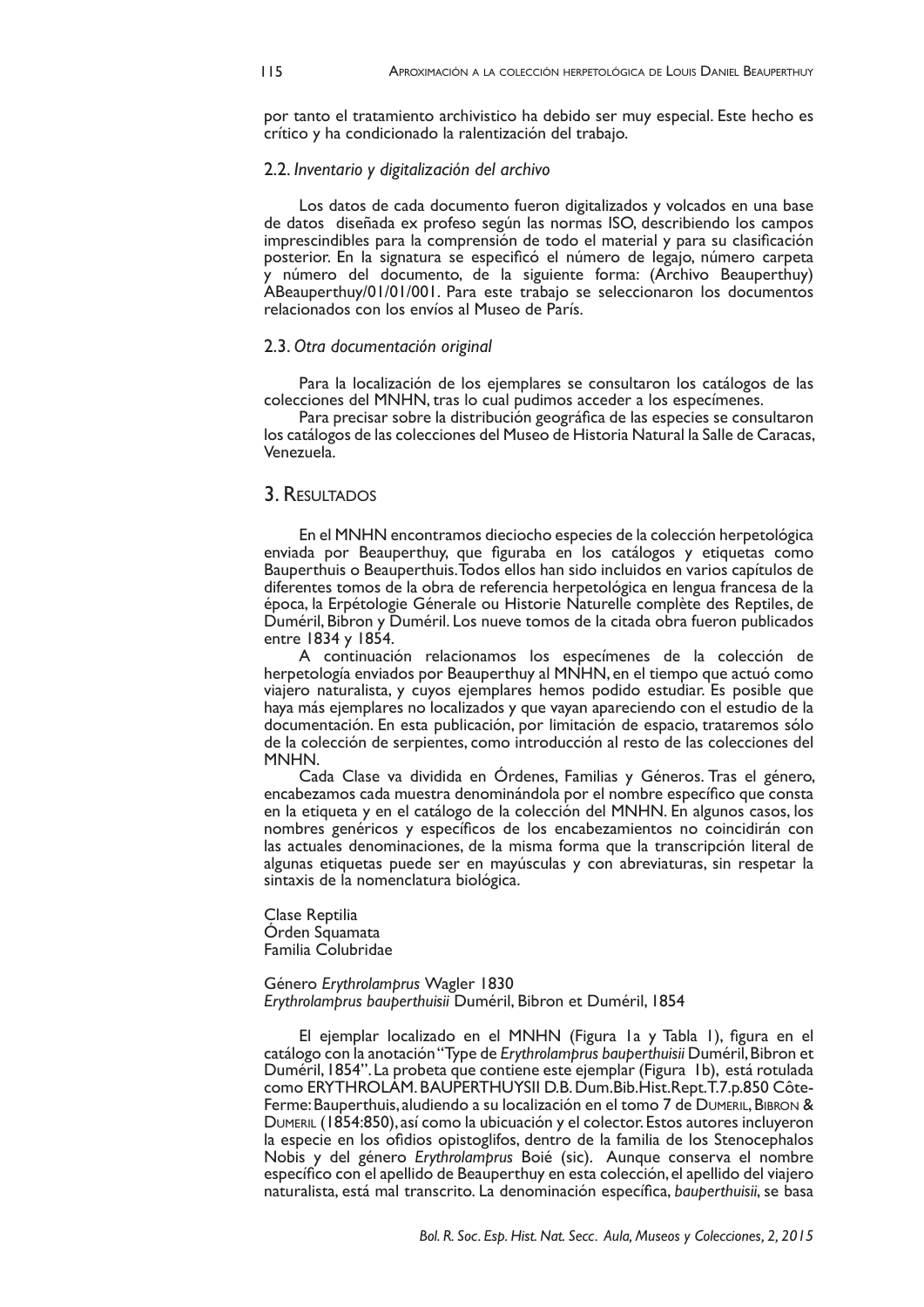en que el apellido de Beauperthuy sería Bauperthuis, en lugar de Beauperthuy. Según Da Cunha & Nascimento (1980), esta especie es considerada sinónima de *Erythrolamprus aesculapii* (Linnaeus, 1758). De hecho, en la base de datos del MNHN accesible por Internet hasta 2013, el registro MNHN 0.3682 figura con esa última denominación. En las fichas que se están actualizando y digitalizando desde 2013, este registro se corresponde con la denominación de *E. bauperthuisii* Duméril, Bibron & Duméril, 1854, que aparece como Tipo y en primer lugar (MNHN-RA-0.3682). Dumeril, Bibron & Dumeril (1854:850), ya denominaron a esta serpiente como *E. bauperthuisii* Nobis, destacando sus diferencias con la precedente, *E. aesculapii*  Wagler, descrita en la misma obra, en la página 845. Finalmente, indicaban que las serpientes fueron enviadas en 1841 por M. Bauperthuis (sic), con la vaga indicación de que procedían de la Tierra Firme (*Côte Ferme*). Hoge & Lancini



Figura 1. *Erythrolamprus bauperthuisii* Duméril, Bibron & Duméril, 1854 (figura 1a) y la probeta que contiene el ejemplar (figura 1b).

(1960), restringen la localización de esta serpiente a la proximidad de Cumaná. Todos los ejemplares de la precedente, *E. aesculapii*, según el tratado de Dumeril, Bibron & Dumeril (1854), procedían de la Guayana, de Cayenne y de Surinam. Los ejemplares de la siguiente especie del género *Erythrolamprus* incluída en el citado tratado, *E. venustissimus* Boié, considerada actualmente la misma especie, habían sido enviados desde Brasil y Nueva Granada (la actual Colombia)*.* Más adelante, Roze (1966: 136), que había denominado *Erythrolamprus bailey* (Roze, 1959) a *E. bauperthuisii*, sitúa Costa Firme como localidad tipo de la especie, y su distribución en selvas húmedas del estado Monagas y Territorio Federal Delta Amacuro en Venezuela.

Según Uetz & Hallermann (2014a), en *The Reptile Database*. la distribución actual de *E. aesculapii* es: Brazil (Goias, Pará, Sergipe, Bahia), Bolivia, Perú, Colombia, Ecuador, Guayana Francesa, Venezuela, Trinidad y Argentina (Misiones).

Los ejemplares de *E. aesculapii* existentes actualmente en el MNHN proceden de diversas localidades, indicadas con alguna o ninguna precisión, de Guayana Francesa, Panamá, Brasil, Venezuela, Colombia, Surinan, Guayana, Ecuador, México, Nueva Granada, América Tropical, América del Sur y Costa Firme.

Género *Brachyruton* Nobis *Brachyruton plumbeum* Nobis

Dumeril, Bibron & Dumeril (1854:1004-1007) describen varios ejemplares de diferentes colectores y distintas procedencias (Cayenne, Brasil y Provincia de Buenos Aires), alguno de los cuales supera los 2 m de longitud. El aportado por Beauperthuy al MNHN (Figura 2A, 2b y Tabla 1) es un ejemplar procedente de la Costa Firme, etiquetado, literalmente, como BRACHYRUTON PLUMBEUM<sup>1</sup> Neuw Dum. Bib. Hist. Rept. T.7. p.1004 (Figura 2c). Posteriormente



Figura 2. *Brachyruton plumbeum* Neuw (figura 2a y 2b), actualmente *Clelia clelia* (Daudin, 1807) y el etiquetado de su probeta (figura 2c)

<sup>1.</sup> En mayúsculas en la etiqueta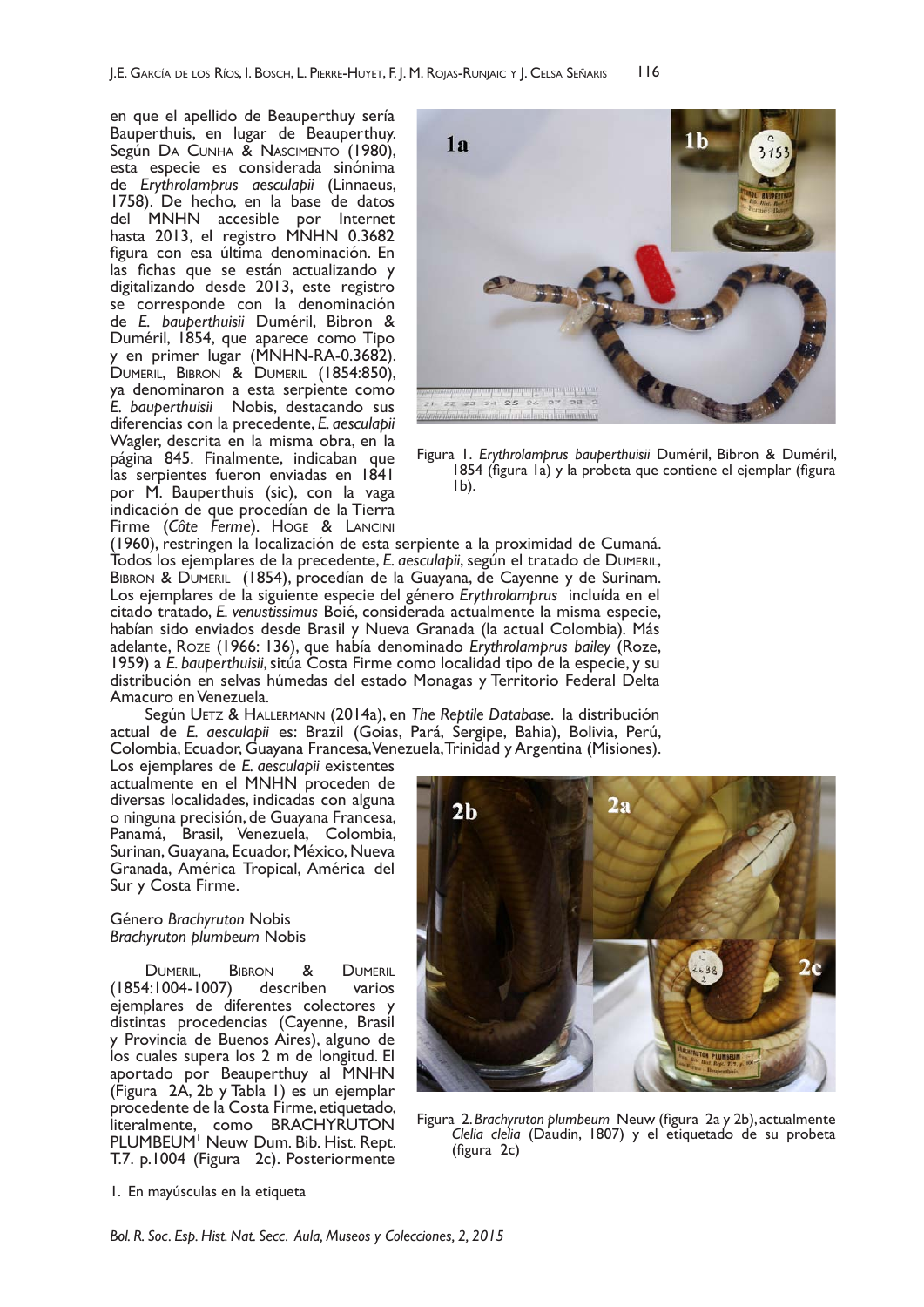| Tabla I. Resumen de los ejemplares de serpientes de la Colección del Viajero Naturalista Louis Daniel Beauperthuy |                        |  |  |  |  |
|-------------------------------------------------------------------------------------------------------------------|------------------------|--|--|--|--|
|                                                                                                                   | localizados en el MNHN |  |  |  |  |

| Taxonomía                                                         | Cita y enlace al<br>MNHN                                                                                                                                                              | Denominación<br>y anotaciones<br>originales en el<br>espécimen                                                      | Determinación en la Denominaciones y/o<br>ficha del MNHN                                                               | adenda                                                                                                                                       |
|-------------------------------------------------------------------|---------------------------------------------------------------------------------------------------------------------------------------------------------------------------------------|---------------------------------------------------------------------------------------------------------------------|------------------------------------------------------------------------------------------------------------------------|----------------------------------------------------------------------------------------------------------------------------------------------|
| Clase Reptilia<br>Orden Squamata<br>Familia Colubridae<br>Oppel   | MNHN, Paris (France)<br>Collection:<br>Vertébrés : Reptiles &<br>Amphibiens (RA)<br>Specimen: MNHN-RA-<br>0.3682<br>http://coBeauperthuy.<br>mnhn.fr/catalognumber/<br>mnhn/ra/0.3682 | ERYTHROLAM.<br><b>BAUPERTHUYSII D.B.</b><br>Dum.Bib.Hist.<br>Rept.T.7.p.850<br>Côte Ferme:<br><b>Bauperthuis</b>    | Erythrolamprus<br>bauperthuisii Duméril,<br>Bibron & Duméril, 1854<br>Erythrolamprus aesculapii<br>(Linnaeus, 1766)    |                                                                                                                                              |
|                                                                   | Specimen MNHN-RA-<br>0.3162<br>http://coBeauperthuy.<br>mnhn.fr/catalognumber/<br>mnhn/ra/0.3162                                                                                      | <b>BRACHYRUTON</b><br><b>PLUMBEUM Neuw</b><br>Dum.Bib.Hist.<br>Rept.T.7.p.1004<br>Côte Ferme:<br><b>Bauperthuis</b> | Pseudoboa cloelia                                                                                                      | Clelia clelia Daudin 1807                                                                                                                    |
|                                                                   | Specimen MNHN-RA-<br>0.3779<br>http://coBeauperthuy.<br>mnhn.fr/catalognumber/<br>mnhn/ra/0.3779                                                                                      | <b>SCYTALE NEUWIEDII</b><br>D.B. Dum.Bib.Hist.<br>Rept.T.7.p.1001<br>Côte Ferme:<br><b>Bauperthuis</b>              | Pseudoboa neuwiedii<br>(Duméril, Bibron &<br>Duméril, 1854)<br>Scytale neuwiedii<br>Duméril, Bibron &<br>Duméril, 1854 |                                                                                                                                              |
|                                                                   | Specimen MNHN-RA-<br>0.3549<br>http://coBeauperthuy.<br>mnhn.fr/catalognumber/<br>mnhn/ra/0.3549                                                                                      | <b>DROMICUS PLEII D.B.</b><br>Dum.Bib.Hist.<br>Rept.T.7.p.661<br>Venezuela: Bauperthuis                             | Mastigodryas pleei<br>Duméril&Bibron 1854                                                                              | Mastigodryas pleei<br>Duméril & Bibron 1854,<br><b>TYPE</b><br>Dromicus pleei Duméril<br>& Bibron 1854<br>Sans localité précise<br>VÉNÉZUÉLA |
|                                                                   | Specimen MNHN-RA-<br>0.3594<br>http://coBeauperthuy.<br>mnhn.fr/catalognumber/<br>mnhn/ra/0.3594<br>Specimen MNHN-RA-<br>0.3594                                                       | LIOPHIS MELANOTUS<br>Shaw 1802, Jan. Elenco<br>Degli Ofidi,<br>Venezuella: Bauperthuis                              | Liophis melanotus<br>(Shaw, 1802)                                                                                      |                                                                                                                                              |
|                                                                   | Specimen MNHN-RA-<br>0.3666<br>http://coBeauperthuy.<br>mnhn.fr/catalognumber/<br>mnhn/ra/0.3666                                                                                      | <b>ELAPOMORPHUS</b><br><b>TRICOLOR</b><br>Dum.Bib.Hist.<br>Rept.T.7.p.834<br>Venezuella: Bauperthuis                | Elapomorphus tricolor<br>Duméril, Bibron &<br>Duméril, 1854                                                            |                                                                                                                                              |
| Clase Reptilia<br>Órden Squamata<br>Familia Boidae Gray           | Specimen MNHN-RA-<br>0.3289<br>http://coBeauperthuy.<br>mnhn.fr/catalognumber/<br>mnhn/ra/0.3289                                                                                      | Epicrates cenchris Linn,<br>Dum. Bib. His. Rept.<br>T.6.p.555<br>Côte Ferme:<br><b>Beauperthuis</b>                 | Epicrates cenchria<br>(Linnaeus. 1758)                                                                                 |                                                                                                                                              |
| Clase Reptilia<br>Orden Squamata<br>Familia<br>Elapidae Schneider | Specimen MNHN-RA-<br>0.7328<br>http://coBeauperthuy.<br>mnhn.fr/catalognumber/<br>mnhn/ra/0.7328                                                                                      |                                                                                                                     | Micrurus frontalis frontalis Micrurus frontalis frontalis<br>(Duméril, Bibron &<br>Duméril, 1836)                      | (Duméril, Bibron &<br>Duméril, 1836)<br>1889-86 Brésil                                                                                       |

fue incluido en el género *Clelia* Fitzfinger 1826 y renombrado con una nueva etiqueta como *Clelia clelia* (Daudin, 1807). El ejemplar localizado en el MNHN, está relacionado con el nº C.2698 y aparece en la actual base de datos digitalizada (MNHN-RA- 0.3162) con el nombre de *Pseudoboa cloelia*, sin autor y sin año.

La distribución actual de esta especie comprende Centroamérica y Suramérica, desde el sur de México hasta el sur de Brasil (Uetz & HALLERMANN,<br>2014b).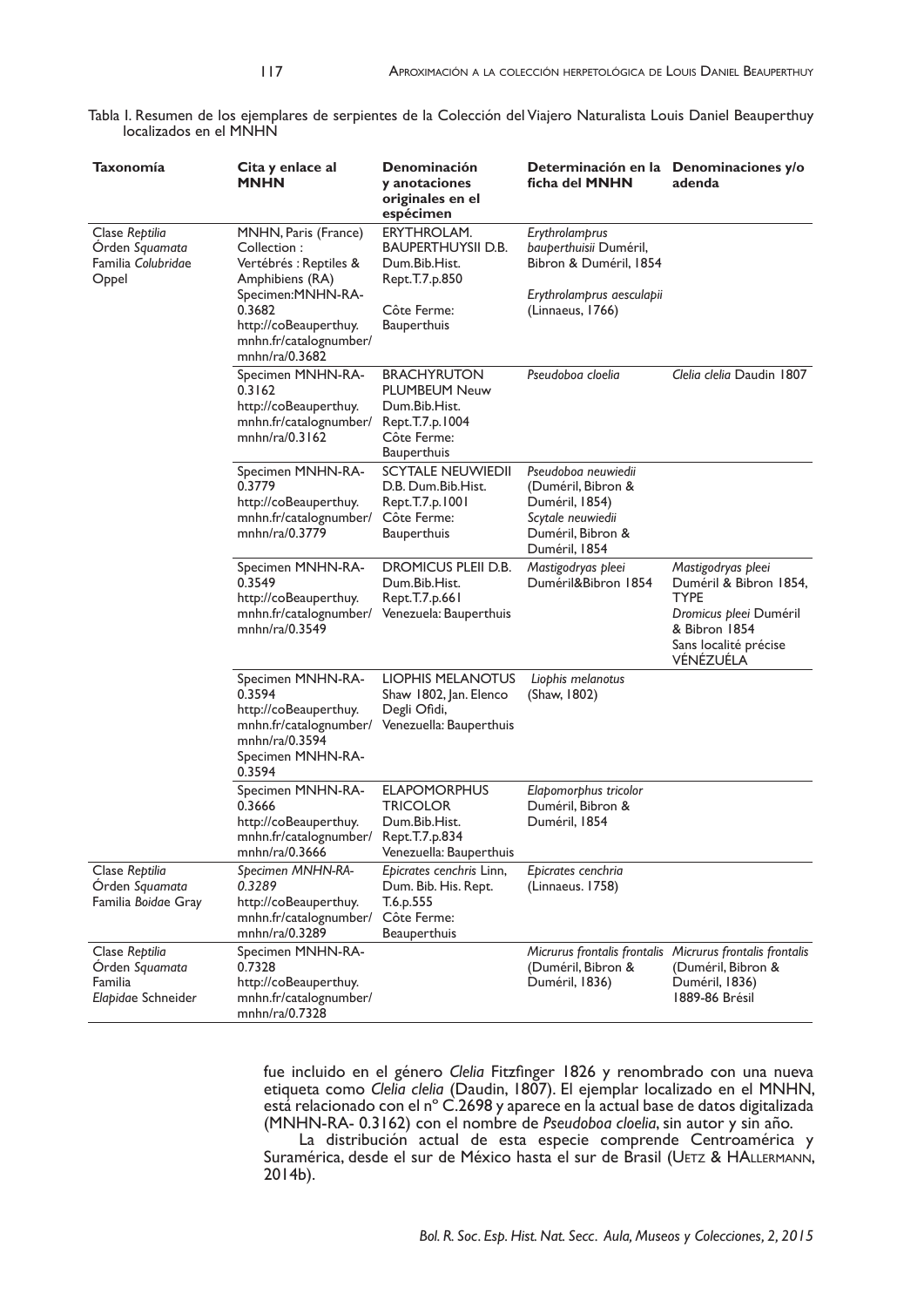Género *Scytale* Boié *Scytale neuwiedii* Nobis

En la base de datos se encuentra otra denominación para la especie, relacionada como *Pseudoboa neuwiedii* Duméril & Bibron 1854, con la numeración 3779 (Tabla 1) a cuyo espécimen no hemos podido acceder. En la probeta que lo contenía (Figura 3b), se lee SCYTALE NEUWIEDII D.B.Dum. Bib.Hist.Rept.T.7.p.1001, Côte Ferme: Bauperthuis. En DUMÉRIL, BIBRON & DUMÉRIL (1854:1001) se encuentra como *Scytale Neuwiedii,* Nobis. En efecto, de los ejemplares depositados en el MNHN en la época de estos autores, uno fue colectado por M. de Bauperthuis (sic), procedente de Costa firme. En la actual base de datos digitalizada (MNHN-RA-0.3779) se mantienen los mismos nombres en las determinaciones, con este orden: *Scytale neuwiedii* Duméril, Bibron & Duméril, 1854 y *Pseudoboa neuwiedii*  (Duméril, Bibron & Duméril, 1854). A



Figura 3. *Scytale Neuwiedii* Nobis (figura 3a) o *Pseudoboa neuwiedii* Duméril & Bibron 1854, procedente del Museo de Historia Natural la Salle (MHNLS 6303) y la probeta que aparece en la base de datos del MNHN (figura 3b).

falta del espécimen del MNHN, la Figura 3a que presentamos corresponde a un ejemplar del Museo de Historia Natural la Salle (MHNLS 6303), recolectado en 1975 entre Achaguas y El Samán (Estado Apure, Venezuela). Una fotografía de esta misma serpiente, junto con otras del mismo museo, realizadas por Víctor A. Silva Beauperthuy a falta de las auténticas del MNHN, fue mostrada en una exposición de la obra de Beauperthuy, celebrada en Caracas en 1990<sup>2</sup>.

Género *Dromicus* Nobis *Dromicus pleii* Nobis

El ejemplar de MNHN (Figura 4A y Tabla 1), fue originalmente etiquetado como DROMICUS PLEII D.B. Dum. Bib.Hist.Rept.T.7.p.661. Venezuela: Bauperthuy. Renombrado como *Mastigodryas pleei* Duméril & Bibron 1854, TYPE, en la probeta que contiene la serpiente (Figura 4b), por encima de la denominación *Dromicus pleei*  Duméril & Bibron 1854 y procedente de Venezuela, *sans localité précise* (sic). Estas denominaciones posteriores de la especie (*pleei*) se dedicaron a M. Plée, el colector que envió esta serpiente de Martinica y en cuyo honor se puso el nombre. En Dumeril, Bibron & Dumeril (1854: 663), consta que M. Beauperthuis la aportó de la provincia de Venezuela en Colombia y que el MNHN adquirió una muestra procedente de México.

En la base de datos del MNHN aparecen también dos registros de



Figura 4. *Dromicus pleii* Nobis (figura 4a), actualmente *Mastigodryas pleei* Duméril & Bibron 1854 y la probeta que contiene la serpiente (figura 4b).

*Dromicus leucomelas*, sin autor y sin año, con las numeraciones 3556 y 3558, procedentes *de* "Antilles, Guadeloupe, sans localité précise", colectados por Beauperthuis (sic). En la posición 3556, se encuentra el tipo de *Dromicus leucomelas*  D&B 1854, *varieté A (sic).* Estos últimos ofidios, según Dumeril, Bibron & Dumeril

<sup>2.</sup> La fotografía se reproduce en el *Boletín de la Sociedad Venezolana de Microbiología*, **10**  (número especial), noviembre de 1990, dedicado enteramente a Beauperthuy.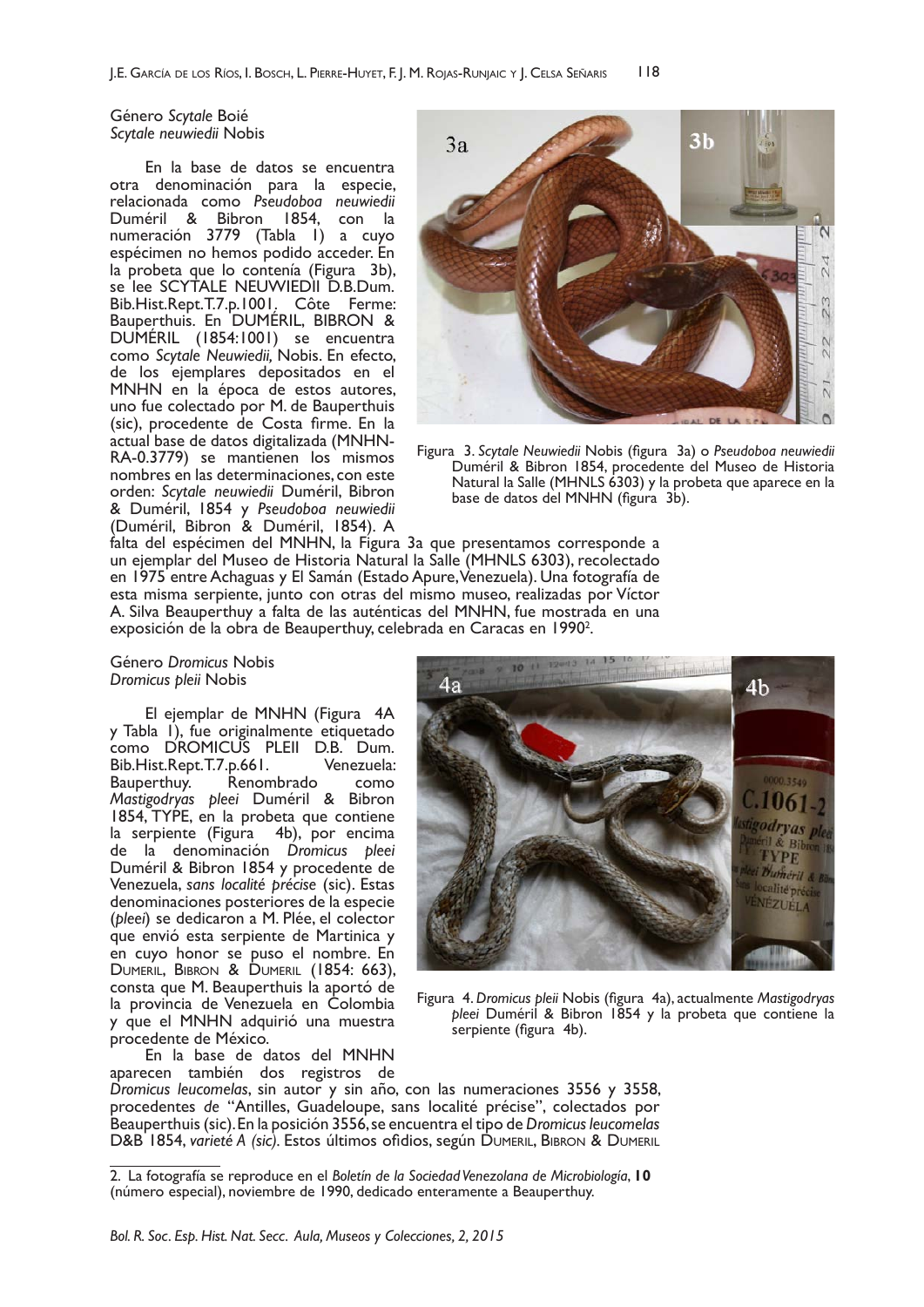(1854:668), los sitúa en la isla de Marie-Galande y en Basse-Terre, Guadalupe. Concretamente, los dos individuos aportados por Beauperthuy, procedían del río des Gallions de Basse-Terre.

En la actual base de datos digitalizada del MNHN, encontramos esta especie determinada como *Mastigodryas pleei* Duméril & Bibron 1854 (MNHN-RA-0.3549).



Figura 5. *Liophis reginae* Wagler procedente del Museo de Historia Natural La Salle (MHNLS 4312).



Figura 6. *Liophis melanotus* Shaw 1802 (figura 6a) y la probeta etiquetada del MNHN (figura 6b)

Género *Liophis* Wagler *Liophis reginae* Wagler

Dumeril, Bibron & Dumeril (1854:708) se encuentran, con sorpresa, que Gmelin señala la India como origen de esta especie, aunque, a continuación, señala también América del Sur. Estos mismos autores relacionan a continuación la procedencia de un buen número de ejemplares. Así, M. Donzelot aportó ejemplares jóvenes de Guadalupe, mientras que otros son de origen desconocido. Leschenault y Doumerc contribuyeron con muestras de Guyana, Surinan y la Mana. M. Goudot envió especímenes de Nueva Granada, M. Claussen, M. Schombourg y M. Menestriés de Brasil, M. Bauperthuis de Venezuela y M. A. D'Orbigny de la provincia de Buenos Aires. El espécimen que, según esta cita aportó M. Bauperthuis de Venezuela no aparece en la base de datos digitalizada del MNHN.

El ejemplar estudiado (Figura 5) en el Museo de Historia Natural La Salle (MHNLS 4212) procedía de San Juan de Manapiare, Amazonas, Venezuela.

#### *Liophis melanotus* Shaw 1802

La probeta que contiene el espécimen, que vemos en la Figura 6a, está etiquetada, literalmente, como LIOPHIS MELANOTUS<sup>3</sup> Shaw 1802, Jan. Elenco Degli Ofidi, Venezuella: Bauperthuis (Figura 6b). La referencia bibliográfica se refiere al tratado de Jan (1863), situando la procedencia en Venezuella (sic). Jan (1863: 53) nos lleva únicamente a la referencia de Shaw, que cita como Gen. Zoology Amph. vol. III part II. P. 524 (M.) Caracas. (Amburgo) Venezuela. En la nueva base de datos digitalizada del MNHN, encontramos esta especie determinada como *Liophis melanotus* (Shaw, 1802) (MNHN-RA- 0.3594).

Género *Elapomorphus* Wiegmann *Elapomorphus tricolor* Duméril, Bibron et Duméril, 1854

Se encuentra en la base de datos del Museo con la referencia MNHN 0.3666, siendo TIPO, como aportada por Beauperthuy, procedente de Venezuela, sin especificar localidad. A este ejemplar no hemos podido acceder, no por el hecho de ser tipo, sino porque no se encontraba en las dependencias de *l'Ensemble* 

<sup>3.</sup> En mayúsculas en la etiqueta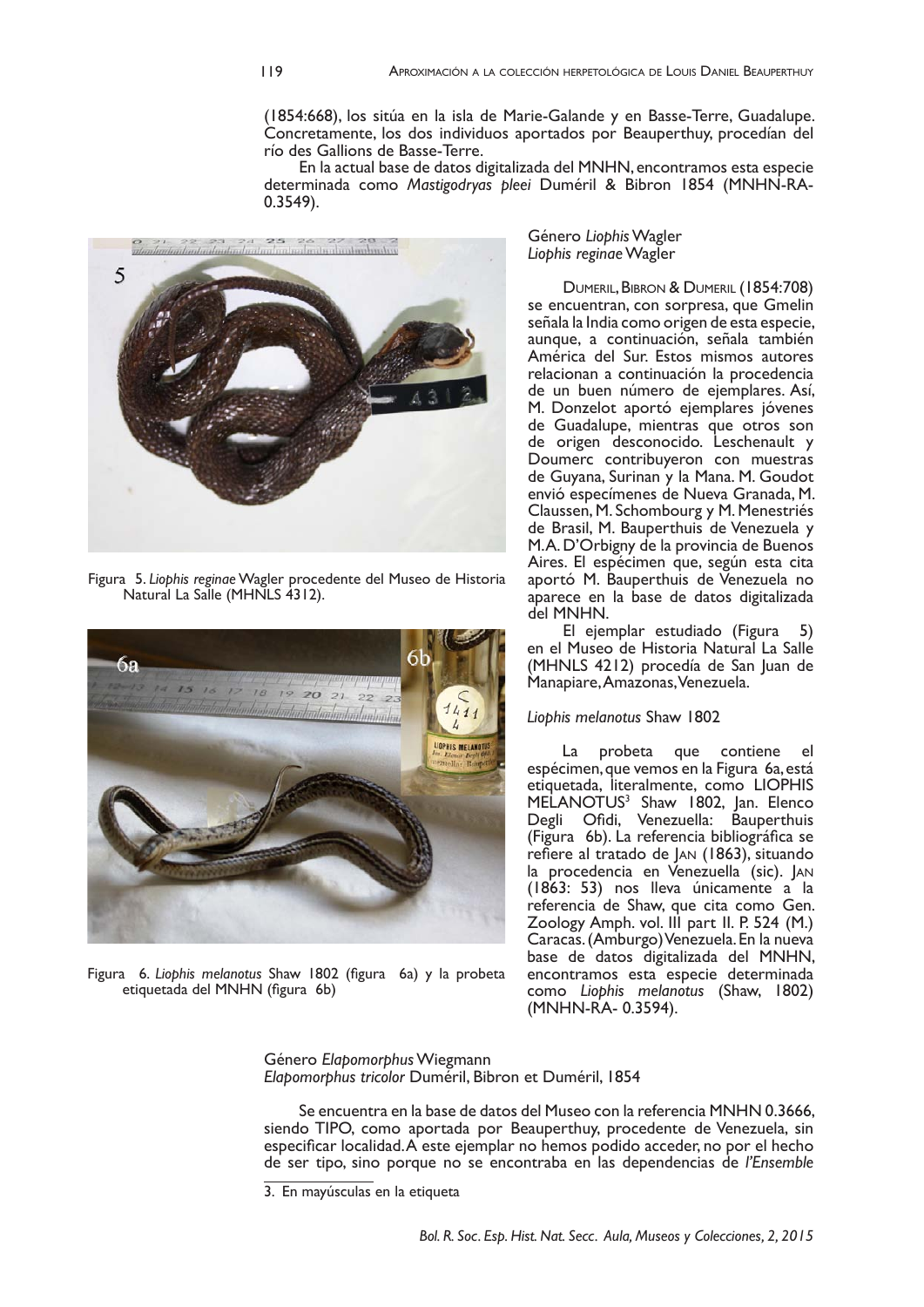por préstamo u otra causa que desconocemos. La única aportación que citan Dumeril, Bibron & Dumeril (1854:837) de serpientes de esta especie es la de M. Alcide D'Orbigny, colectadas en Santa-Cruz. No se especifica el número de ejemplares ni el país, que debe ser Bolivia. En efecto, la procedencia venezolana del ejemplar aportado por Beauperthuy debe ser un error, puesto que esta especie está asignada actualmente al género *Phalotris* y sería la especie *Phalotris tricolor*  (Duméril, Bibron & Duméril, 1854), siendo Santa Cruz (Bolivia) la localidad tipo (Uetz & Hallermann, 2014c).

La serpiente localizada en el MNHN está digitalizada en la nueva base de datos (MNHN-RA-0.3666) y determinada como *Elapomorphus tricolor* Duméril, Bibron & Duméril, 1854 (Tabla 1).

Familia Boidae Género *Epicrates* Wagler *Epicrates cenchris* Linn

El ejemplar encontrado en el MNHN (Figura 7A, 7c y Tabla 1) está etiquetado como: EPICRATES CENCHRIS LINN<sup>4</sup> Dum. Bib. His. Rept. T.6.p.555, Côte Ferme: Beauperthuis (Figura 7b). En la base de datos, tanto en la clásica como en la digitalizada (MNHN-RA-0.3289), aparece determinada como *Epicrates cenchria*  (Linnaeus, 1758). Roze (1966: 62), en su clave para diferenciar las dos subespecies de Venezuela, denominó a esta serpiente *Epicrates cenchria cenchria* (Roze, 1958), deferenciándola de *Epicrates cenchria maurus* (Gray, 1848) y la sitúa, con localidad típica en Surinan, desde Venezuela hasta



Figura 7. *Epicrates cenchris* Linn (figura 7a y7c), posteriormente determinada como *Epicrates cenchria* (Linnaeus, 1758)y la probeta etiquetada del MNHN (figura 7b).

las Guayanas, Brasil septentrional, Perú Oriental hasta Bolivia inclusive (Uetz & Hallermann, 2014d). Actualmente (Passos & Fernandes, 2008) son reconocidas como dos especies válidas. En Venezuela, la distribución de *Epicrates cenchria* sería en Oriente, desde Caipirito, punto más septentrional, todo el estado de Bolivar, en Amazonas y hasta la frontera con Brasil y las Guayanas, en alturas hasta los 1000 metros (BARRIO-AMORÓS & DÍAZ DE PASCUAL, 2008). Esta distribución concuerda con la zona recorrida por Beauperthuy. En Dumeril, Bibron & Dumeril (1844:555)

no se cita ningún ejemplar aportado por Beauperthuy, indicando que esta especie de boa se encuentra en Guayana, Brasil y Colombia, y dudando de su presencia en Martinica, al indicar que dos ejemplares jóvenes enviados al MNHN por M. Pleé, podrían proceder de Costa Firme y etiquetados erróneamente como de la citada isla.

Familia Elapidae Género *Elaps* Schneider *Elaps frontalis* Nobis

DUMERIL, BIBRON & DUMERIL<br>4:1223-1224) describen varios  $(1854:1223-1224)$ ejemplares de estas serpientes de coral guardados en cuatro tarros, cada uno con dos ejemplares: uno procedente de Corrientes y otro de Misiones, ambas localizaciones de la actual Argentina, posiblemente traídos por M. de Castelnau,



Figura 8. *Elaps frontalis* Nobis (figura 8a) o *Micrurus frontalis frontalis* (Duméril, Bibron & Duméril, 1836) y la probeta que contiene la serpiente en el MNHN (figura 8b).

<sup>4.</sup> En mayúsculas en la etiqueta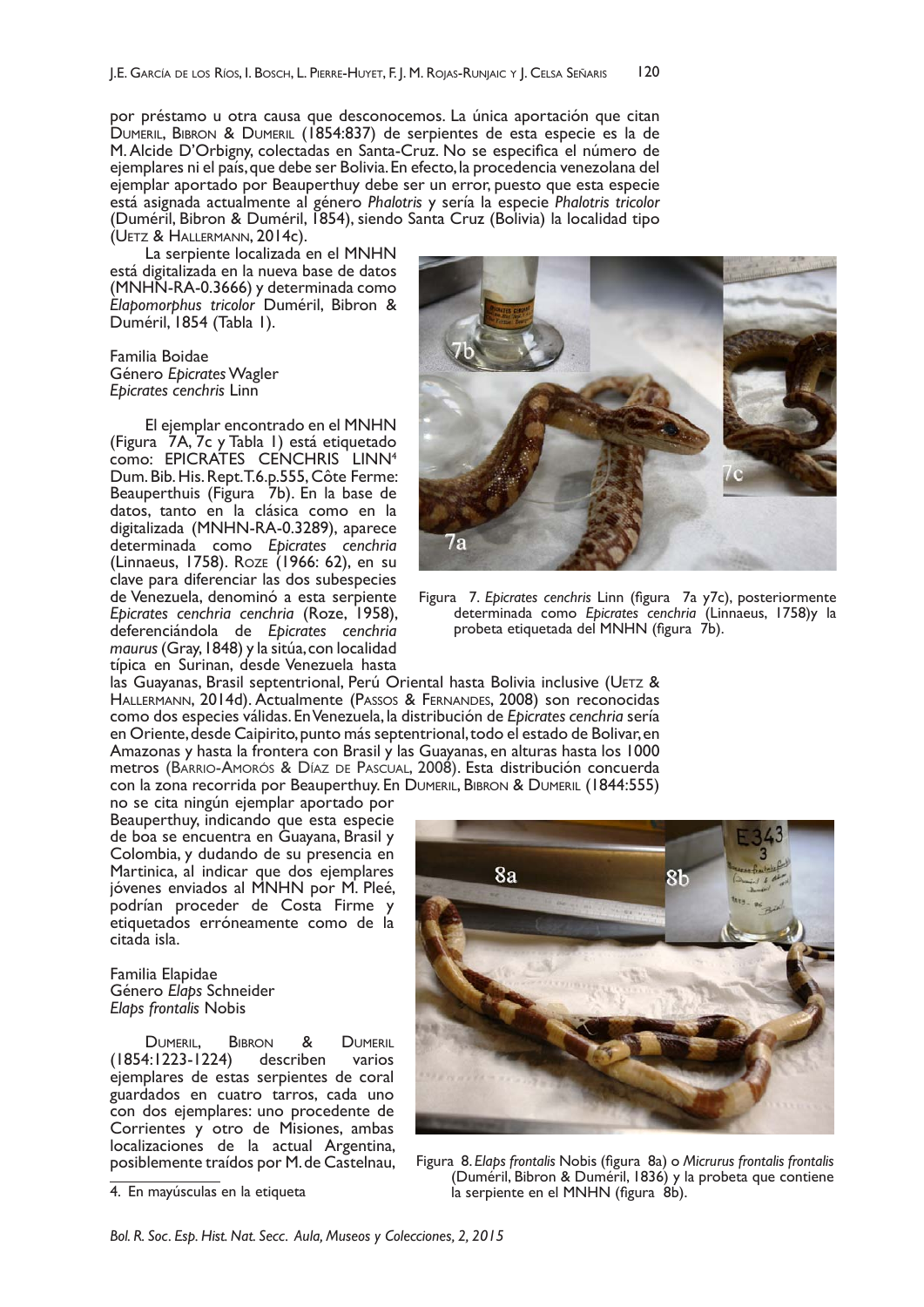con el nombre de culebra pyta o pitja de los guaranís, uno de Brasil de M. Claussen y otro de Costa Firme aportado por M. Bauperthuis (sic). Todos ellos son descritos destacando las diferencias entre los cuatro. De los ejemplares aportados por Beauperthuy al MNHN, renombrados, uno (Figura 8a) como *Micrurus frontalis frontalis* con una nueva etiqueta (Figura 8b y Tabla 1) aparece en la actual base de datos, determinado como como *Micrurus frontalis frontalis* (Duméril, Bibron & Duméril, 1836) y procedente de Venezuela, sin localidad precisa (MNHN-RA- 0.7328), no obstante, la etiqueta nueva pone al final "1889- 86 Brésil". El segundo, aparece originalmente como *Elaps frontalis*, renombrado como *Micrurus tricolor* en dos etiquetas que aparecen en la probeta que contiene la serpiente, y como *Micrurus frontalis* en la base de datos, procedente de Costa Firme.

## 4. Discusión

Una de las dificultades que nos hemos encontrado a la hora de hacer las búsquedas de los ejemplares aportados por Beauperthuy al MNHN es la variedad de nombres asignados al viajero naturalista, que hemos ido descubriendo en los catálogos, en las etiquetas y en las publicaciones. Hasta el momento, hemos encontrado el apellido escrito como Bauperthuis, Beauperthuis, de Bauperthuis y Beauperthuy. En segundo lugar, la procedencia de los especímenes ha podido resultar confusa para las personas que hayan elaborado las bases de datos consultando los catálogos y etiquetados, encontrándose lugares con diferente asignación a países y estados actuales, como Nueva Granada, Tierra Firme, Provincia de Venezuela y Colombia. En tercer lugar, pudo haber cambios en la procedencia, a lo largo de la ruta que siguieron los envíos. Gran parte de los ejemplares procedentes de Tierra Firme, en Venezuela, eran embarcados a Guadalupe para, desde allí, ser enviados a El Havre.

Duméril & Bibron (1844: 560), cuando tratan de *Epicrates cenchria*, constatan que es posible la existencia de errores en la localidad de procedencia de las muestras, cuando dudan de la procedencia de Martinica de dos jóvenes ejemplares enviados al museo por M. Plée, que habían sido etiquetados como procedentes de esta isla. También podría haber posibles errores en la procedencia de los envíos por parte de personas que, antes que ellos, se habían encargado de mantener los catálogos de las colecciones herpetológicas que llegaban al museo. Estos autores habían detectado que muestras obtenidas de la Costa Firme por el mismo viajero, habían sido falsamente descritas como procedentes de una u otra de las Antillas. En esta y otras páginas de esta obra hemos podido constatar la ausencia de la cita de Beauperthuy como viajero naturalista que aportaba determinados ejemplares presentes en el MNHN.

Hemos podido comprobar, como en el conjunto de las serpientes de coral ha habido muchos cambios en denominaciones que han llevado a agrupar y separar especímenes a lo largo de la historia. El género *Micrurus* ha sido taxonómicamente problemático debido a la gran variación en el patrón de color y a la altamente conservada variación morfológica. Da Silva & Site (1999) ponen como ejemplo el "grupo" *Micrurus frontalis*, al que revisan y concluyen en el reconocimiento de siete especies, una de ellas es *Micrurus tricolor.* Uno de los casos de este grupo está representado en este trabajo: *Elaps frontalis*, renombrada como *Micrurus tricolor*, como *Micrurus frontalis* en la anterior base de datos y como *Micrurus frontalis frontalis* (Duméril, Bibron & Duméril, 1836) en la nueva digitalizada. Esta última cita es errónea, ya que el tercer volumen de esta obra, publicado en 1836, sólo estaba firmado por Duméril & Bibron y trataba del "Orden de los lagartos o saurios"(Duméril & Bibron, 1836: 1). La fecha debe ser 1854, correspondiente al Tomo 7, donde trata de *Micrurus* (Spix) a partir de la página 1209. De esta especie, habría que decir que está restringida a Paraguay y el estado de Río Grande del Sur en Brasil (Uetz & Hallermann, 2014e), por lo que su procedencia de Venezuela también sería errónea. *Micrurus tricolor* fue descrita por Hoge (1956) y actualmente es un sinónimo de *Micrurus pyrrhocryptus* (Cope, 1862). Esta última se distribuye en Bolivia, Paraguay y el estado de Mato Grosso en el suroeste de Brasil (Uetz & Hallermann, 2014f)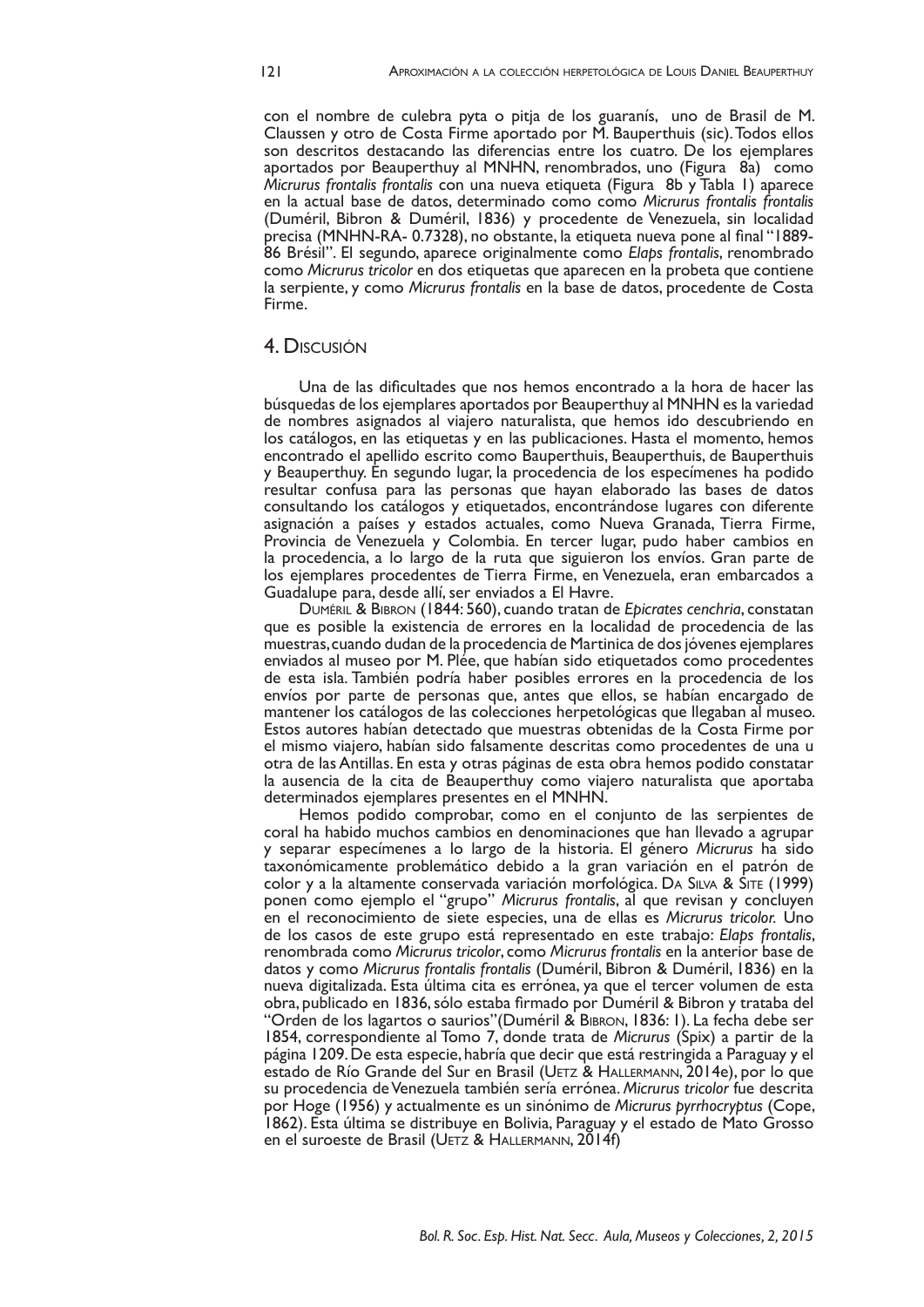#### **AGRADECIMIENTOS**

Este trabajo ha sido financiado, en parte, por el Programa de Ayudas a la Movilidad Investigadora CEU-Banco de Santander de la Universidad San Pablo CEU de Madrid (España). Queremos agradecer la ayuda prestada por la familia Beauperthuy de Venezuela y de los EEUU, así como al personal de los museos citados en este trabajo, el Museo de Historia Natural La Salle de Caracas y el Muséum National d'Histoire Naturelle de París. Muchas gracias a ambos museos por las facilidades dadas para la obtención y el uso de las fotografías empleadas en este trabajo.

#### **BIBLIOGRAFÍA**

- Barrio-Amorós, C. L. & Díaz de Pascual, A. 2008. Reptilia, Boidae, *Epicrates cenchria cenchria*: Distribution extension. *Check List* **4***: 244–247.*
- Beauperthuy L. D. 1838. Carta dirigida al MNHN de París en las que relaciona los envíos de la expedición de Guadalupe al Guarapiche y Maturín. Archivo personal de Beauperthuy, ABeauperthuy/18/02.
- 1856. Recherches sur la cause du choléra asiatique, sur celle le typhus ictérode et de fièvres des marécages. *Comptes Rendus des Séances de l'Académie des Sciences de Paris.* **42:** *692-693.*
- **1891.***Trabaux Scientifiques.* 252 págs. J González Font, Editeur, Bordeaux, France.
- Beauperthuy R. 1964. *Juicios y Comentarios a la obra de Beauperthuy.* 550 págs. Tipografía Remar, Caracas.
- 1989. *Présence de Beauperthuy.* 40 págs. Ed Hervas, Caracas, París.
- Da Cunha, O. R. & Nascimento, F. P. 1980. Ofídios da Amazônia. XI. Ofidios de Rotaima e notas sobre *Erythrolamprus bauperthusii Duméril, Bibron and Duméril, 1854, sinônimo de Erythrolamprus aesculapii (Linnaeus, 1758). Boletin do Museu Paraense Emilio Goeldi, Zool.* **102***: 1-21*
- Da Silva, N. J. & Sites J. W. 1999. Revision of the *Micrurus frontalis* Complex (Serpentes: Elapidae). *Herpetological Monographs.* **13**:142-194
- Duméril, A. M. C. & Bibron, G. 1836. *Erpétologie Génerale ou Historie Naturelle complète des Reptiles*. 518 págs. Librairie Enciclopédique de Roret, Paris. Tome 3
- 1844. *Erpétologie Génerale ou Historie Naturelle complète des Reptiles*. 610 págs. Librairie Enciclopédique de Roret, Paris. Tome 6
- Duméril, A. M. C., Bibron, G. & Dumeril, A. 1854. *Erpétologie Génerale ou Historie Naturelle complète des Reptiles*. 1536 págs. Librairie Enciclopédique de Roret, Paris. Tome 7
- Finlay, C., 1881. El mosquito hipotéticamente considerado como agente de transmisión de la fiebre amarilla. *Anales de la Academia de Ciencias Médicas, Físicas y Naturales de la Habana,* **18***: 147-169.*
- GODOY, G. A. & TARRADATH , E. W. 2010. Short biography of Louis Daniel Beauperthuy (1807–71): pioneer of microbiology and medical science in Venezuela. *Journal of Medical Biography.* **18***: 38–40.*
- Hoge, A. R. & Lancini, A. R. 1960. Notas sobre la ubicación de la tierra típica de varias especies de "serpentes" colectadas por M. Beauperthuis en la "Côte Ferme" y en la "Province de Vénézuéla.". *Boletín del Museo de Ciencias Naturales de Caracas.* **6-7:** *58-62*
- Jan, G. 1863. *Elenco sistematico degli ofidi descritti e disegnati per L'Iconografia Generale. Edita dal Prof. G. Jan.* Tipografia di A. Lombardi. Milano
- MNHN-RA-0.3682.<http://coBeauperthuy.mnhn.fr/catalognumber/mnhn/ra/0.3682> [Consulta: 8-11-2014].<br>MNHN-RA-0.3162. <htt
- <http://coBeauperthuy.mnhn.fr/catalognumber/mnhn/ra/0.3162> [Consulta: 8-11-2014].
- MNHN-RA- 0.3779, <http://coBeauperthuy.mnhn.fr/catalognumber/mnhn/ra/0.3779> [Consulta: 8-11-2014].
- MNHN-RA- 0.3549, <http://coBeauperthuy.mnhn.fr/catalognumber/mnhn/ra/0.3549> [Consulta: 8-11-2014].
- MNHN-RA- 0.3594, <http://coBeauperthuy.mnhn.fr/catalognumber/mnhn/ra/0.3594> [Consulta: 8-11-2014].
- MNHN-RA- 0.3666, <http://coBeauperthuy.mnhn.fr/catalognumber/mnhn/ra/0.3666> [Consulta: 8-11-2014].
- MNHN-RA- 0.3289, <http://coBeauperthuy.mnhn.fr/catalognumber/mnhn/ra/0.3289> [Consulta: 8-11-2014].
- MNHN-RA- 0.7328, <http://coBeauperthuy.mnhn.fr/catalognumber/mnhn/ra/0.7328> [Consulta: 8-11-2014].
- Pacini, F., 1854. Osservazioni microscopiche e deduzioni patologiche sul cholera asiatico. *Gazzetta medica italiana federativa toscana, Firenze, volume 4. Reimpreso en Lo Sperimentale, Firenze, 1924,* **78***: 277-282.*